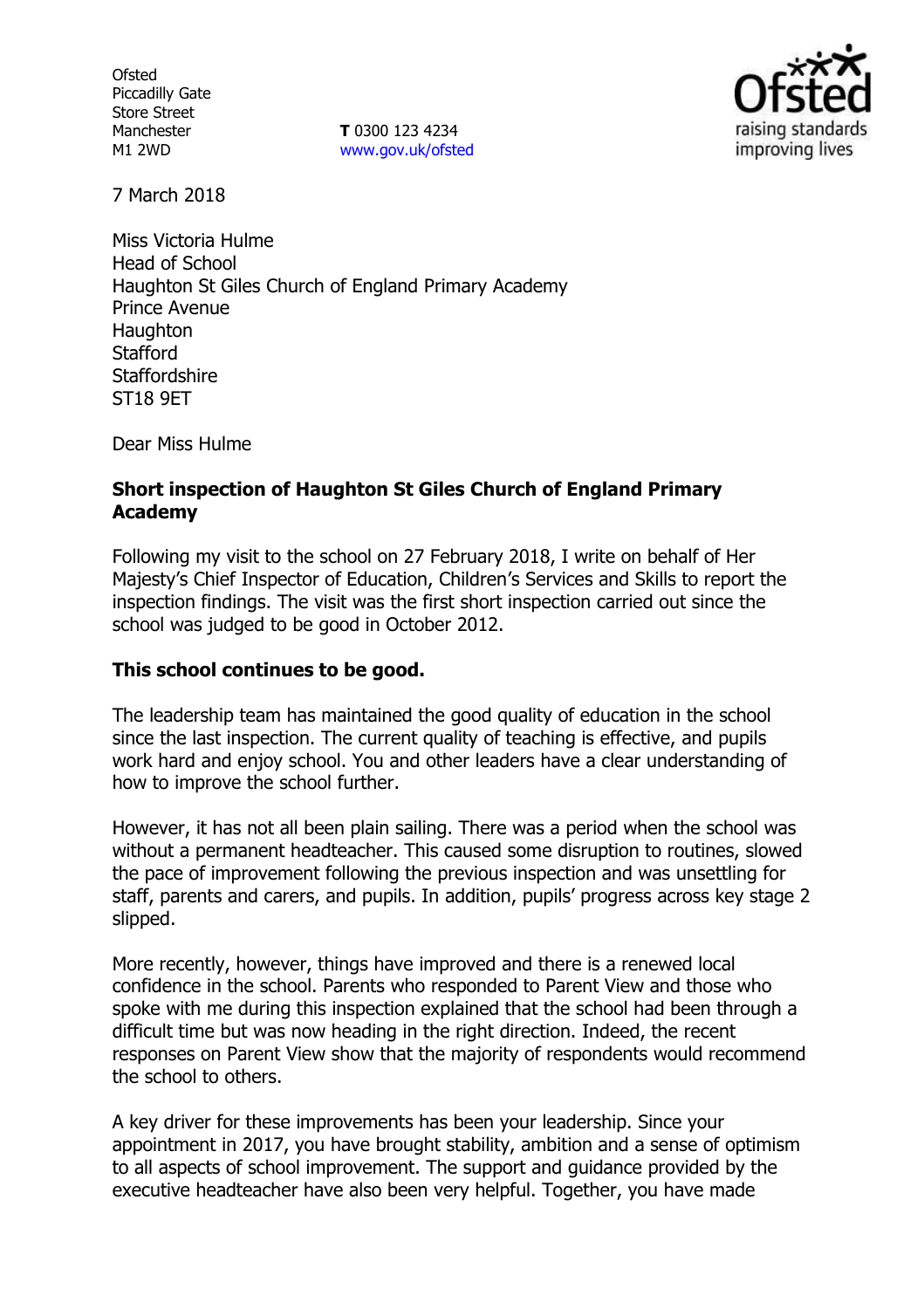

changes for the better. The school has now turned a corner and is on the up.

Standards in reading, writing and mathematics at the end of key stage 2 in 2017 were above national figures and current pupils are continuing to do well. Your clearsighted leadership and willingness to seek and act on advice have resulted in improvements in many areas, including teaching, assessment, and pupils' progress and behaviour. Governors, too, have put systems in place to ensure that they receive reliable information and understand their roles and responsibilities.

However, you know that there is still plenty of work to be done. Aspects of early years provision and further refinements to whole-school assessment are key development priorities. You also know that constructive support, guidance and challenge for staff and leaders at all levels must continue in order to get the best from everyone. All of this features on your well-informed school development plan.

## **Safeguarding is effective.**

The leadership team has ensured that all safeguarding arrangements are fit for purpose. Even when the school was going through a period of change, with different staff coming and going, pupils' safety and welfare matters were attended to correctly.

All the proper checks on staff and visitors are carried out and records relating to staff and pupils are stored securely. Pupils who need medication at school have access to it when needed and leaders are quick to respond to professional advice when it is given. First-aid arrangements, site safety measures and emergency routines are in place and understood by staff and pupils. Unexplained pupil absences are followed up promptly.

In the staff room, there is a safeguarding notice board that is kept up to date with relevant guidance. Staff also receive regular training about the risks pupils can face and what to do should they detect any warning signs. When you have had a concern about a pupil's safety or well-being, you have followed the correct procedures. In all such matters, you ensure that the right information is shared in the right way at the right time.

# **Inspection findings**

- $\blacksquare$  In the years that followed the previous inspection, the school had rather mixed fortunes. In 2016, the school was without a permanent headteacher and parents grew concerned about the lack of visible leadership. Academic standards, which are usually in line with, or above, national figures, also slipped in 2016. In response to growing concerns, the governors and multi-academy trust eventually took action. This resulted in your appointment and the appointment of an executive headteacher to oversee much-needed improvements.
- Since your appointment in 2017, you have done a lot. You have managed to unite staff, both new and long-serving, and have injected a sense of ambitious purpose to school improvement. Parents now express high levels of satisfaction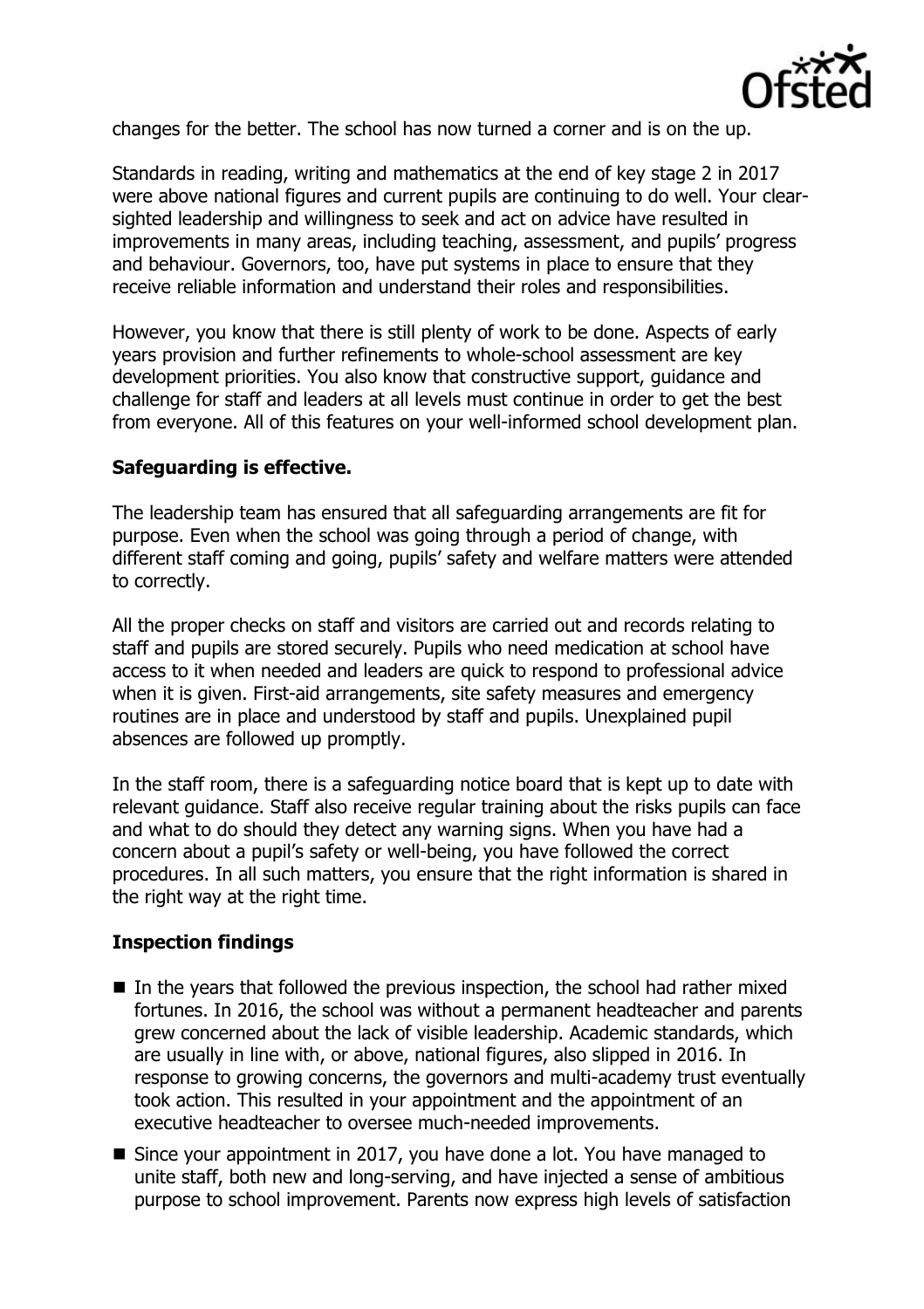

with the school's work and are pleased with recent changes. Inspection evidence confirms that parents' renewed confidence in the school is well founded.

- Over time, children have done well in early years and the Year 1 class, although girls have made more progress than boys. You are aware of this and are looking to improve aspects of early years practice. This year, there have been changes to the early years team which show much promise. You know that more support is needed in order to develop day-to-day teaching and ensure that classroom resources are used to best effect. During this inspection, for example, some of the older children were doing some writing inspired by Monet's art. It was a wellchosen activity and the art gave children plenty of ideas, but they did not have the right resources to help them with their work. This limited their choice of words and, therefore, their writing.
- $\blacksquare$  That said, as pupils move up through key stage 1, they acquire the necessary literacy and numeracy skills and their performance in recent national assessments has been impressive. In the Year 1 phonics screening check, for instance, the proportion of pupils reaching the expected standard for their age was well above average in both 2016 and 2017. Further on, at the end of Year 2, pupils' results in the reading, writing and mathematics assessments have been above average year after year.
- If is when pupils move into key stage 2 that academic results present a more complicated picture. In most years, apart from 2016, standards at the end of key stage 2 have compared favourably with national figures. However, progress measures across key stage 2 have not presented such a positive picture. This inspection found several reasons for this. First, a proportion of pupils enter the school during key stage 2, so the pupils assessed at the end of Year 6 have not been exactly the same group of pupils as those assessed at the end of Year 2. Second, assessment across the school, including in key stage 1, has not been wholly reliable in the past. Third, teaching in key stage 2 has had some ups and downs. It is difficult to know which of these factors has had the greatest effect on progress measures, but, to a greater or lesser extent, all have played a part.
- $\blacksquare$  As for current pupils, however, it is clear that they are doing well and, in the majority of cases, are making good progress. You and your team have improved assessment so that you are properly informed about the effectiveness of teaching. In turn, you are able to ensure that governors are properly informed too. For their part, governors now make sure that they ask the right questions so they get the right information and understand the school's performance. You know that there is still more to be done to refine assessment, but you are on the right track and all staff understand what is expected from them.
- Teaching in key stage 2, particularly in upper key stage 2, is pitched just right for pupils' learning needs. Not only that, but teaching staff manage pupils' behaviour in a very positive and upbeat way. Consequently, pupils grow in confidence. They are not afraid to make mistakes and develop into self-assured learners who are keen to share their opinions and ideas. Furthermore, displays such as 'our best work' help to lift expectations and generate a pride in achievements.
- Nevertheless, there are times when teaching is not so successful. On occasions, teaching assistants speak loudly when the teacher is talking to the class. This is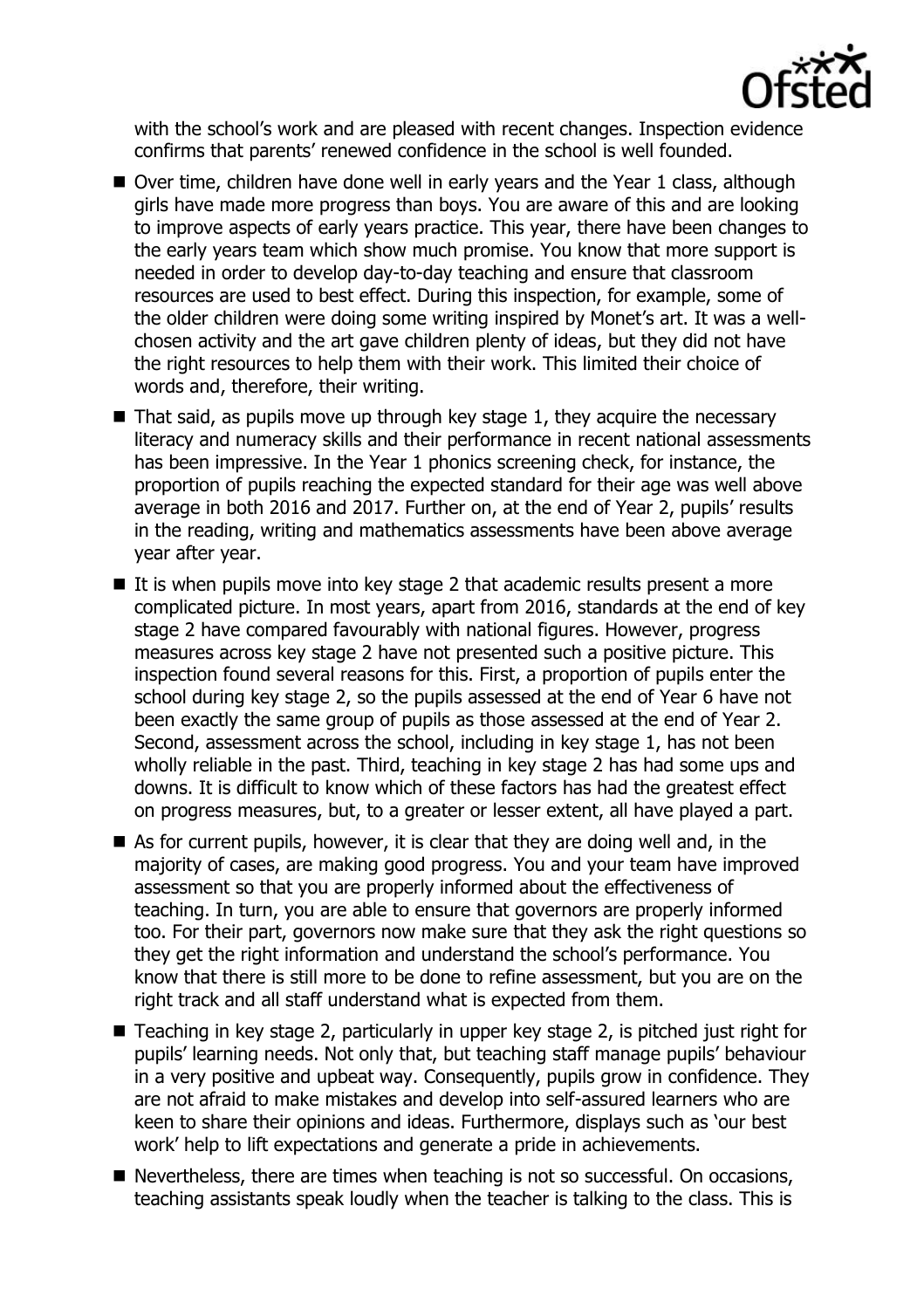

distracting for pupils and has the potential to create bad habits. At other times, teaching is not suitably attentive to pupils' careless errors in their work. Other inspection evidence indicates that these things do not happen often but, if left unchecked, such minor shortcomings can grow. You have plans to make sure that the most effective practice is shared more widely so that all can learn from it.

■ Even when the school was going through a difficult time, pupils' attendance remained above average. Pupils who spoke with me explained that they enjoy school and that lessons are interesting. They also like the sense of friendly competition provided by the four house teams, named after Olympic athletes. Indeed, the values promoted through the Olympics chime with the school's Christian foundation and values, such as respect, responsibility and forgiveness. During this inspection, pupils' behaviour demonstrated a clear understanding of the meaning of respect. In class, they are attentive and conscientious. At less formal times, such as lunch- or breaktimes, they get along well with one another and willingly help out when necessary. Almost all pupils arrive on time in the mornings, and they look smart and are ready to learn.

## **Next steps for the school**

Leaders and those responsible for governance should ensure that they:

- **P** provide sufficient support and challenge for staff and leaders at all levels in order to maintain ongoing school improvement
- $\blacksquare$  provide training and support in early years to ensure that resources and the learning environment are used to best effect to support children's learning
- continue to refine assessment so that all staff, leaders and governors are suitably informed about pupils' progress and attainment
- $\blacksquare$  share and learn from the most effective teaching in this school, notably in upper key stage 2, and in other schools.

I am copying this letter to the chair of the governing body, the chief executive officer of West Stafford Multi-Academy Trust, the director of education for the Diocese of Lichfield, the regional schools commissioner and the director of children's services for Staffordshire. This letter will be published on the Ofsted website.

Yours sincerely

Martin Pye **Her Majesty's Inspector**

**Information about the inspection**